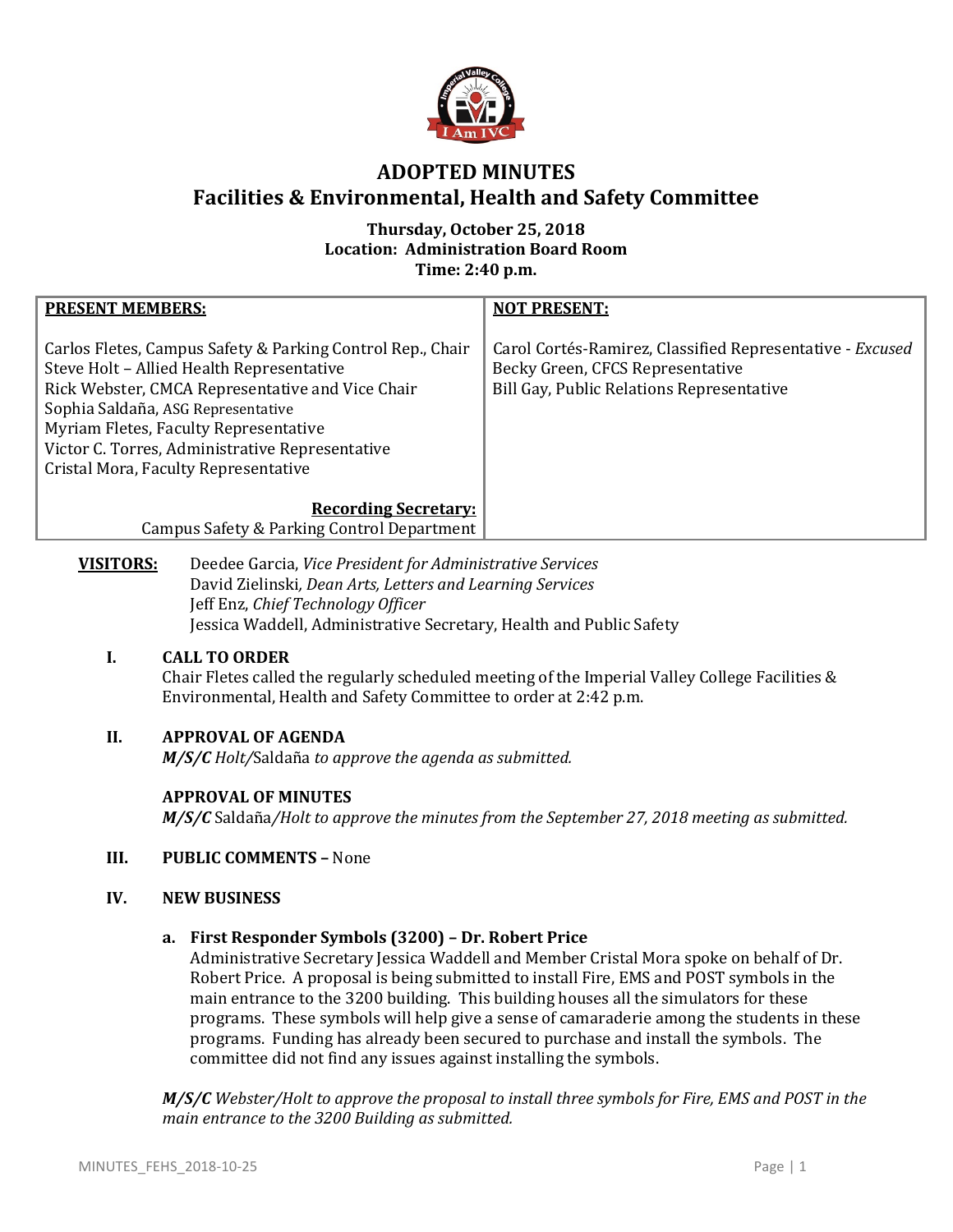## **b. Surveillance Cameras – Sophia Saldaña**

ASG Representative Saldaña stated that a Student lost her purse in the parking lot near where a surveillance camera is located. When the Student went to the Parking Control Office to see the video, she was told that the camera was not working at the time. The Student was upset that the camera was not working. Member Saldaña asked what is being done to maintain the cameras in good working order? Chair Fletes stated that Triad Consulting recently completed an assessment of the entire surveillance camera system. A decision is currently pending as to what the next step is. The committee discussed the importance of having all surveillance cameras in good working condition.

## **c. All Gender Restrooms – Carlos Fletes/Rick Webster**

Chair Fletes stated that a member of the IVC faculty/staff submitted a picture taken of the restroom doors in the faculty/staff lounge of the 2700 building. The restrooms in this area are now "All Gender" restrooms. This picture showed that someone had taped a computer generated drawing of a "Man" in one restroom and a "Woman" in the other restroom. It appears that someone did not agree with the new "All Gender" sign that was recently installed. The committee was reminded that a new law went into effect back on March 1, 2017 that states that in a public entity, all single-user restrooms must be identified as an "All Gender" toilet facility. The other requirement is that the door can be locked. Vice Chair Webster stated that at IVC there are a total of approximately 20 restrooms where the signs have been changed to "All Gender", either by placing a drawing of a "Man" and a "Woman" or by a sign that reads "All Gender". Signs in the 400, 2700, 3100 and 3200 buildings took longer to install because the signs had to conform with the rest of the signs in the building.

Vice Chair Webster also stated that his department is in the process of changing the showers in the 3200 building to All Gender. The reason being that inside the shower facility there is a single-user restroom. Another reason this building was picked is that if someone does not want to use the shower facility in the 3200 building, they can use the shower facility in the 3100 building, which is right next to the 3200 building.

The committee discussed both issues and it was suggested that an Alluser and an Allstudent emails are sent out to remind the campus community of this change in the law.

### **d. The Great California ShakeOut Post Drill discussion – Carlos Fletes**

Chair Fletes stated that the Great California ShakeOut Earthquake drill was executed as originally planned. It took place on October 18, 2019 at 10:18 a.m. IVC decided to participate in this drill by doing an evacuation as well as by practicing the "Drop, Cover and Hold-On" earthquake drill as suggested by the ShakeOut. The drill lasted 10 minutes from the time the fire alarm went off to when the "all clear" was given.

The committee discussed that while the fire alarm was used to alert the campus community of the drill, it would not be used in the event of an actual earthquake or in other drills such as a bomb threat or active shooter. VP Garcia stated that mass information systems are used to communicate these types of emergencies. Currently the college does not have such system. CTO Enz stated that the ShoreTel Phone system could be used since there is a phone in every classroom and office on campus. In the past, there has been a problem when using this system since the phones have had the volume turned down in the classroms. The committee also discussed the use of the Regroup system to send a message to the campus community depending on the type of emergency.

Vice Chair Webster and Member Torres mentioned that some students were heading to the parking lot or hanging out outside the buildings and not going to their designated evacuation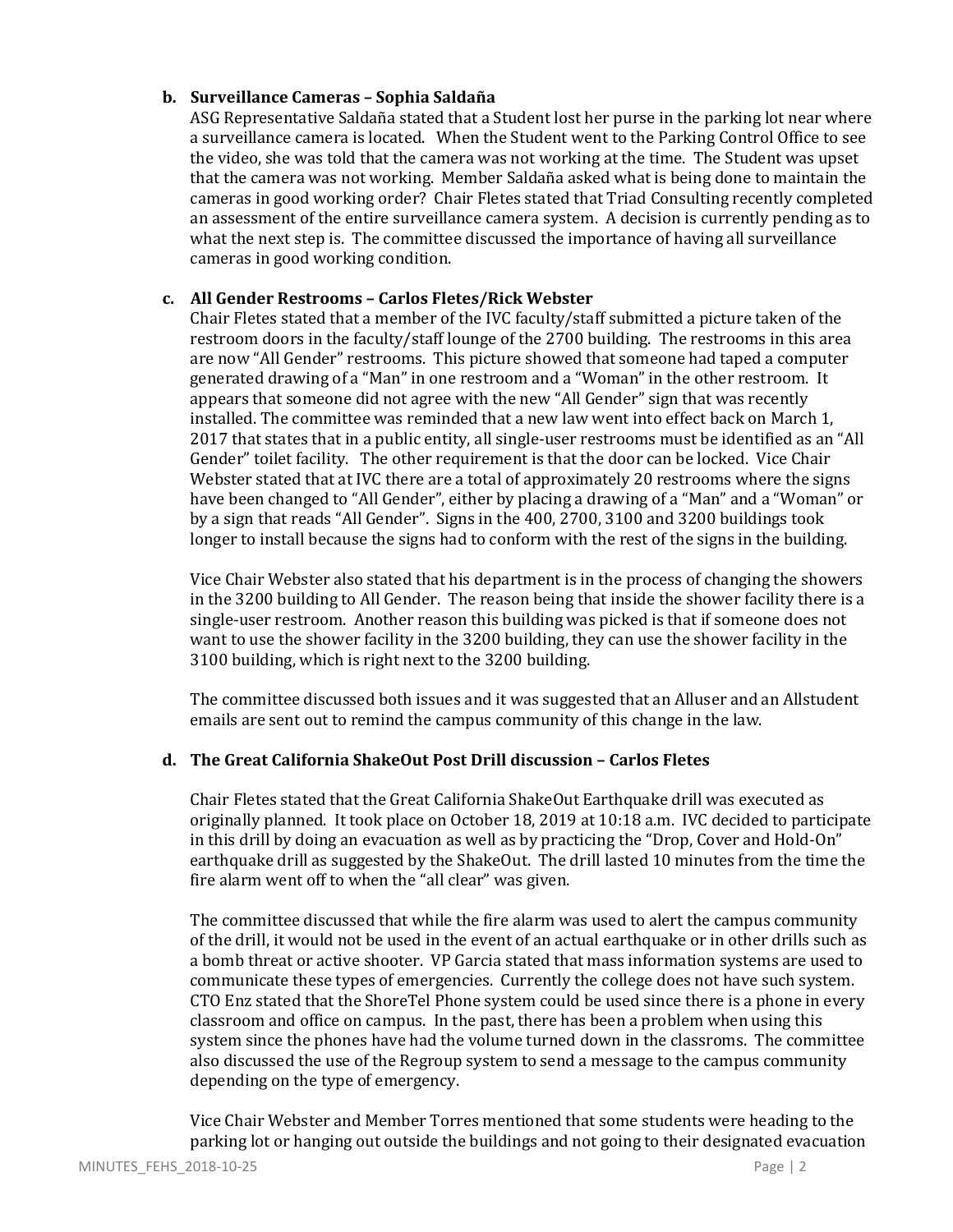zones. VP Garcia mentioned that she visited the buildings assigned to her prior to the drill to make sure that they knew where they needed to go. She stated that worked very well.

Vice Chair Webster mentioned that he was happy to report that all fire alarms were all working on campus during the drill. The alarms are loud and can be heard in most places but not inside some buildings such as the 200 buildings. In the new building such as 2700, 3100 and 3200 and the remodeled buildings such as the 400 and 900 buildings, the fire alarm has been upgraded to have a speaker and strobe light inside the buildings. CTO Enz stated that the blue emergency poles do a pretty good job in alerting the campus community in the event on an emergency. They have loud sirens and pre-recorded messages. Other appropriate messages may need to be recorded for future use.

The committee agreed that overall the drill went well and that it was well organized. All the required information was distributed to the campus community and reminders were sent at the appropriate times.

### **e. Parking lot aisles signage (STOP) – Carlos Fletes**

Chair Fletes stated that Professor Cozzani brought up a concern that some vehicles are not stopping or yielding for traffic as they merge with the streets on the north parking lots. It was suggested that stop signs are painted on the asphalt at the end of every isle. VP Garcia questioned whether a painted stop sign on the asphalt would be enforceable if it is not accompanied by a stop sign on a post? Vice Chair Webster commented that a painted sign stop would not stop drivers. He also stated that a painted stop sign could be more of a liability than a deterrent.

The committee also discussed that it is not common to have stop signs at the end of every isle in parking lots.

Chair Fletes will obtain more information regarding the enforceability of painted stop signs on the asphalt.

### **V. UNFINISHED BUSINESS**

**a. Use of Handicapped Parking spaces near "Relo-Row" – Melody Chronister**

VP Garcia mentioned that the agreement with ICOE does not address parking. This agreement is old and needs to be renegotiated. Vice Chair Webster mentioned that ICOE wants to bring a third van on campus and is waiting for the college's permission. Currently two ICOE vans are using the two handicap spaces closest to Relo-Row. These handicap spaces do not meet the specifications. VP Garcia stated that no additional spaces will be created until a new agreement is reached with ICOE.

- **b. Imperial County Schools Safety Consortium – Imperial County Threat Protocols Meeting, October 16, 2018** Chair Fletes attended the meeting of October 16, 2018. He stated that the Imperial County Threat Protocols primarily applied to K-12 schools. The mandates for K-12 schools are different than for higher education. IVC was the only higher education institution represented at that meeting.
- **c. The Great California ShakeOut (Earthquake Drill) Oct. 18, 2018, 10:18 a.m.** Chair Fletes stated that the Earthquake drill was executed as planned and was discussed as new business during the meeting.
- **d. Additional Reserved Parking Spaces next to the 3200 building – Dr. Robert Price**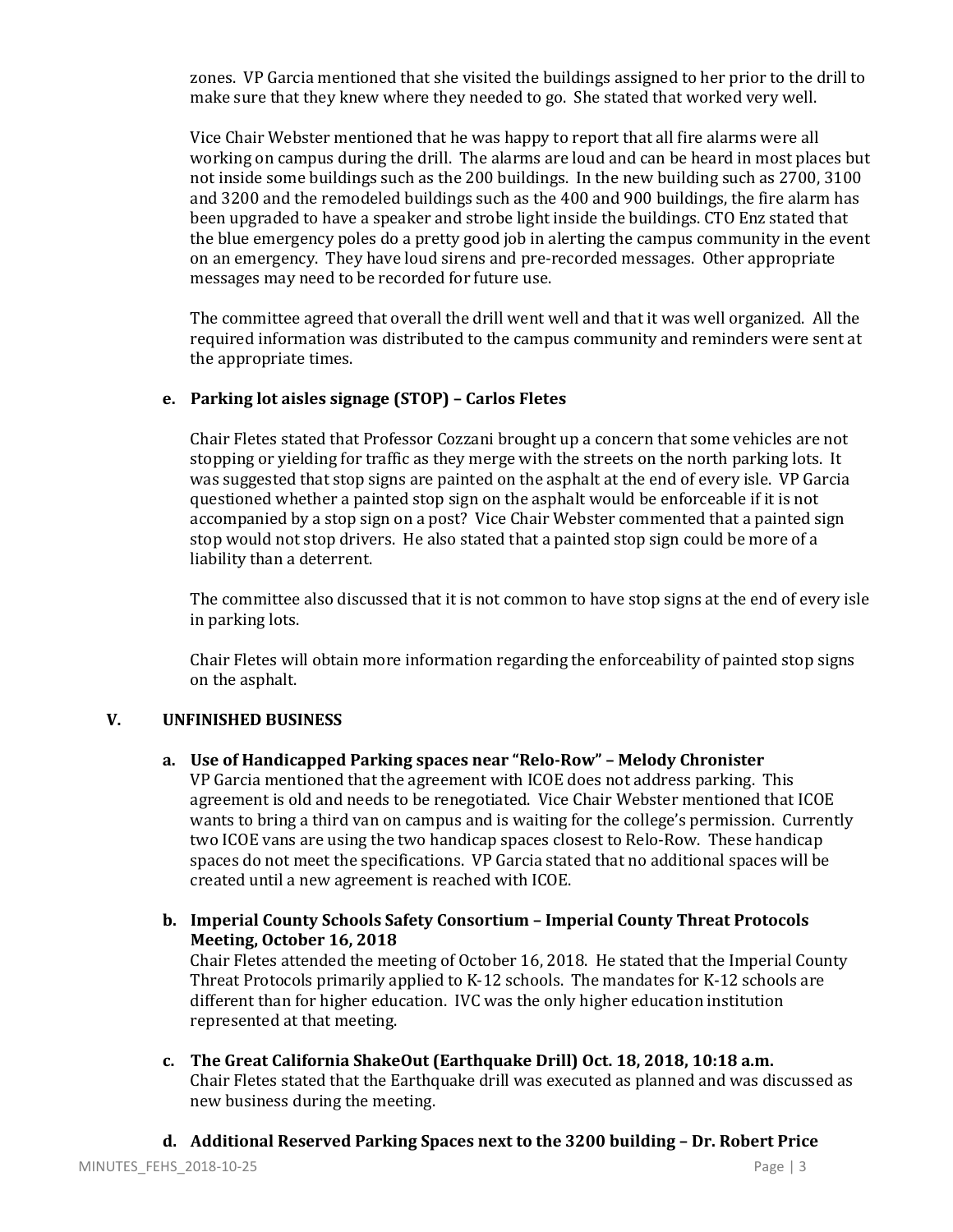Administrative Secretary Jessica Waddell suggested that some of the reserve parking that is closer to the 2700 be moved closer to the 3200 building. Both reserve parking areas are in Parking Lot H. We will try to make a recommendation at the November 29, 2018 meeting when a parking lot space availability study is discussed.

- **e. Classroom Project for 3100 Building – Frank Miranda** Professor Miranda was not present.
- **f. AP 6620 Naming of Buildings – Discussion item**

Chair Fletes presented a draft of AP6620. This draft was put together by taking some of the existing AP6620 language and modifying it with language from AP6620 Victor Valley College provided by VP Garcia. Chair Fletes along with Member Torres and Dean Zielinski will work on this and make a recommendation to the committee on November 29, 2018.

**g. AP 6700 Civic Center and Other Facilities Use – Discussion item** Pending.

#### **h. Committee Goals for 2018-2019**

**1. Comprehensive Preparedness Training/Exercise – Update on Emergency Procedures**

Executed The Great California ShakeOut Evacuation Drill on October 18, 2018 at 10:18 a.m.

- **2. Safety Needs Assessment – Update on Safety Assessment Walk** Vice Chair Webster stated that most of the items contained in the outside safety walk have been addressed.
- **3. First Aid & CPR/AED Training for Faculty & Staff** 10 employees were CPR/AED trained/certified on October 3, 2018 33 employees were AED trained on August 29, 2018

#### **VI. ANNOUNCEMENTS**

- Due to the Thanksgiving holiday, the next month's meeting is being moved to Thursday November 29, 2018
- **VII. ADJOURNMENT:** *The meeting was adjourned at 3:49 p.m.*

*Next Meeting: Thursday, November 29, 2018 @ 2:40 p.m. in the Administration Board Room.*